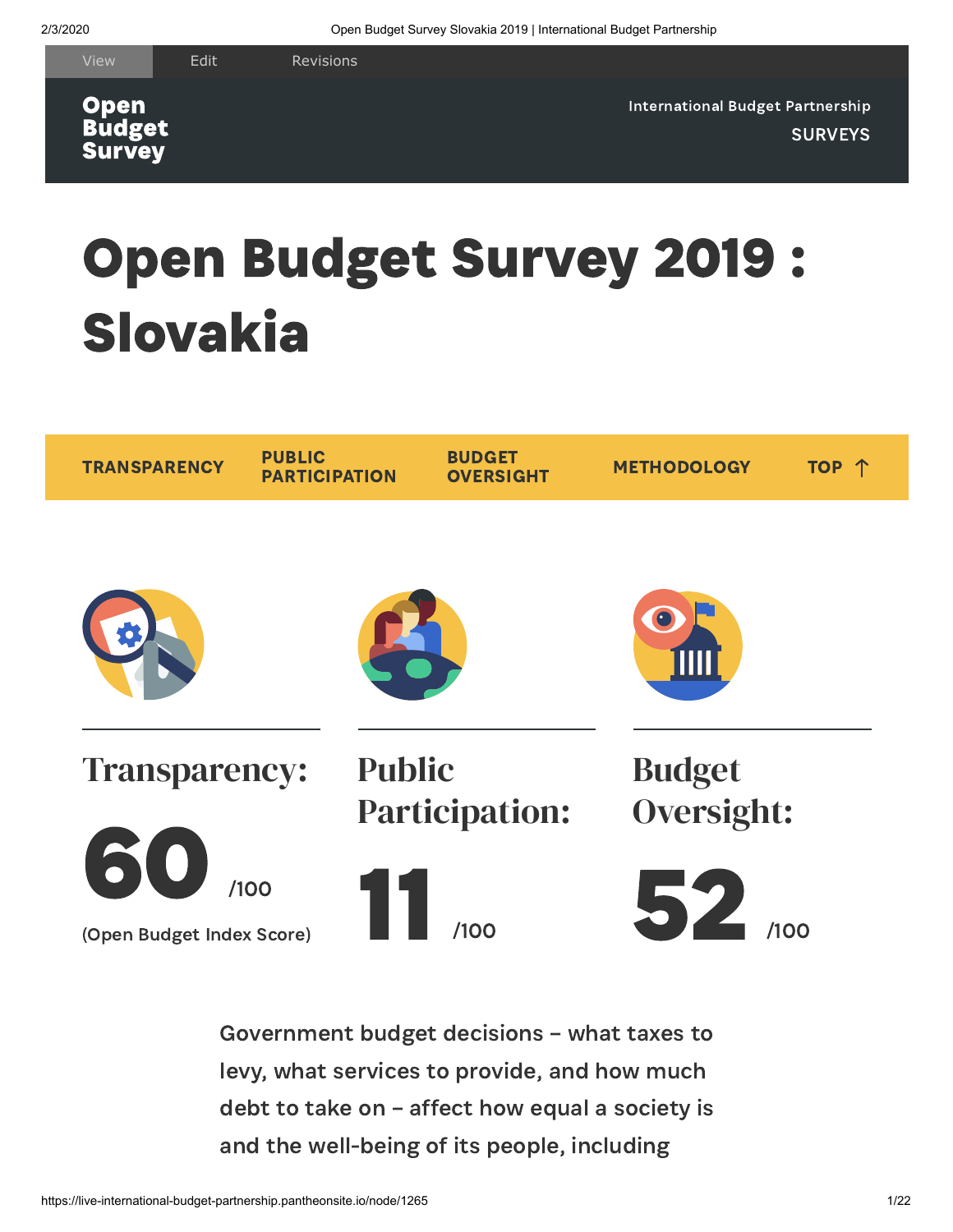whether the most disadvantaged will have real opportunities for a better life. It is critical that government inform and engage the public on these vital decisions that impact their lives.

The Open Budget Survey (OBS) is the world's only independent, comparative and fact-based research instrument that uses internationally accepted criteria to assess public access to central government budget information, formal opportunities for the public to participate in the national budget process, and the role of budget oversight institutions such as the legislature and auditor in the budget process.

<span id="page-1-0"></span>The survey helps local civil society assess and confer with their government on the use and reporting of public funds. This 7th edition of the OBS covers 117 countries.



## **Transparency**

This part of the OBS measures public access to information on how the central government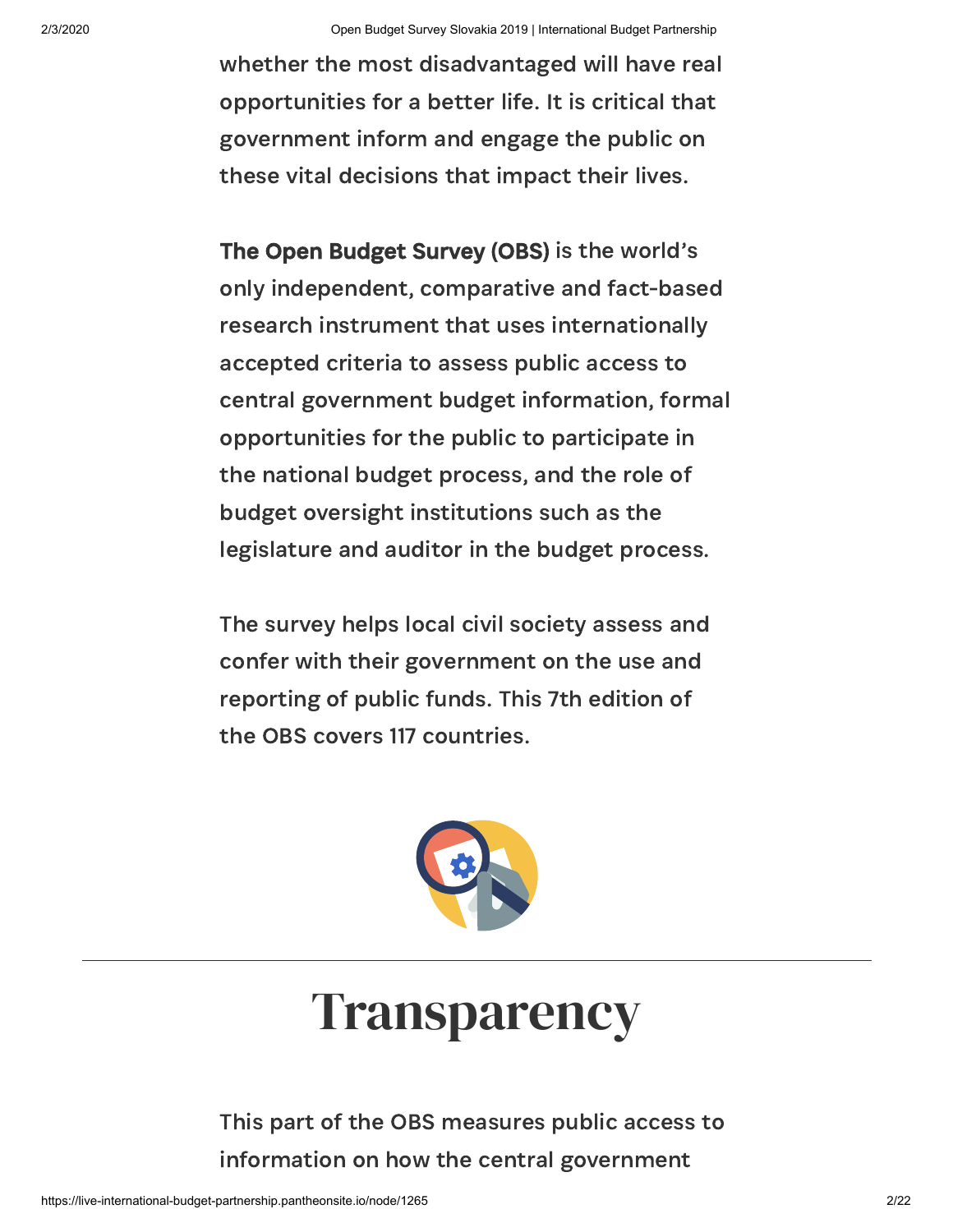raises and spends public resources. It assesses the online availability, timeliness, and comprehensiveness of eight key budget documents using 109 equally weighted indicators and scores each country on a scale of 0 to 100. A transparency score of 61 or above indicates a country is likely publishing enough material to support informed public debate on the budget.

Slovakia has a transparency score of 60 (out of 100).

#### Transparency in Slovakia compared to others

| <b>Global average</b> |                       |    |            | 45  |               | Slovakia's<br>ranking: |
|-----------------------|-----------------------|----|------------|-----|---------------|------------------------|
| <b>OECD average</b>   |                       |    |            | 71  |               | 33 of<br>117           |
| <b>Bulgaria</b>       |                       |    |            | 71  |               | countries              |
| <b>Romania</b>        |                       |    |            | 64  |               |                        |
| <b>Ukraine</b>        |                       |    |            | 63  | $\rightarrow$ |                        |
| <b>Slovakia</b>       |                       |    |            | 60  |               |                        |
| <b>Poland</b>         |                       |    |            | 60  |               |                        |
|                       | <b>Czech Republic</b> |    |            | 59  |               |                        |
| <b>Moldova</b>        |                       |    |            | 57  |               |                        |
| <b>Hungary</b>        |                       |    |            | 45  |               | 100<br>O               |
| $\mathbf 0$           | Insufficient          | 61 | Sufficient | 100 |               |                        |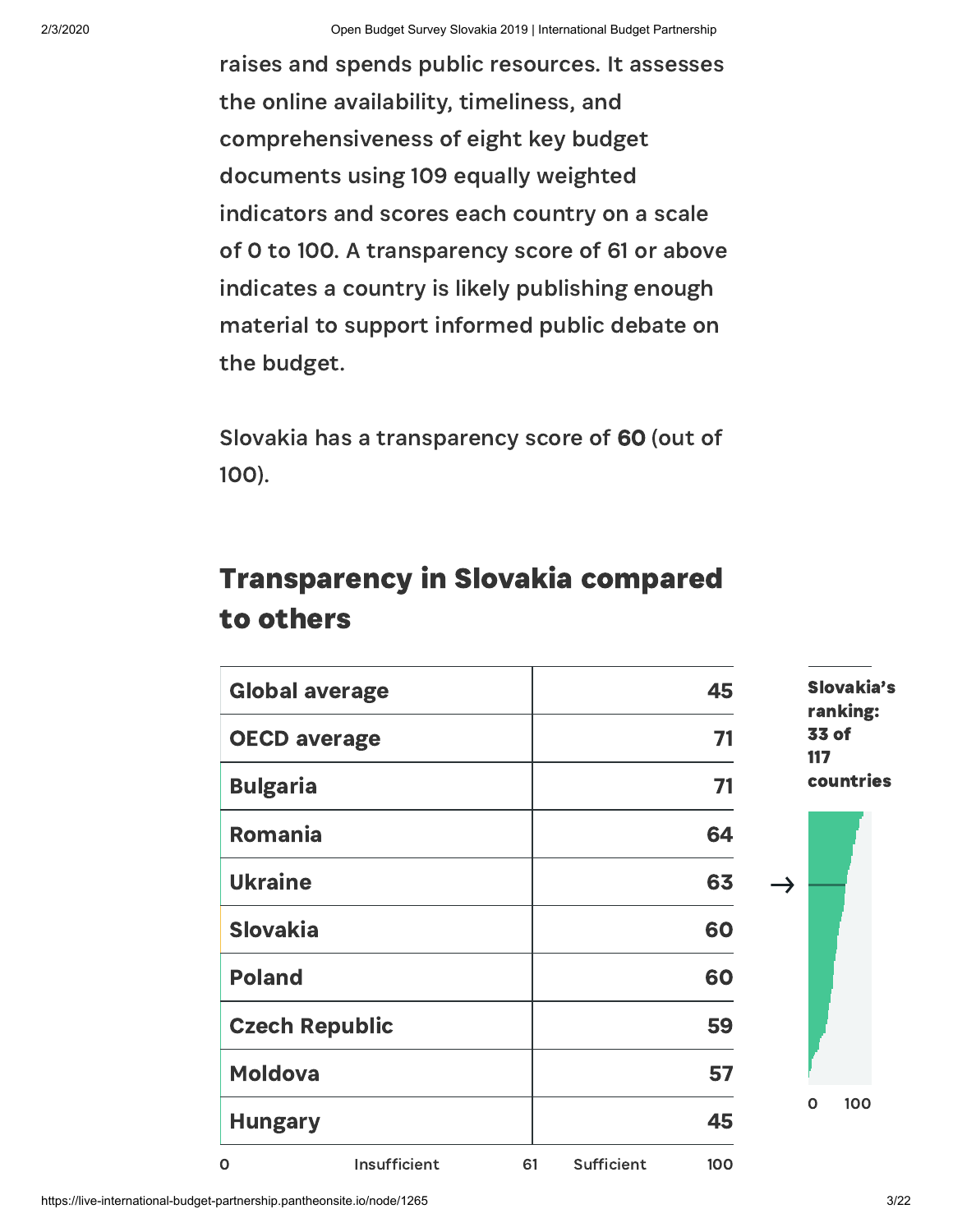### How has the transparency score for Slovakia changed over time?

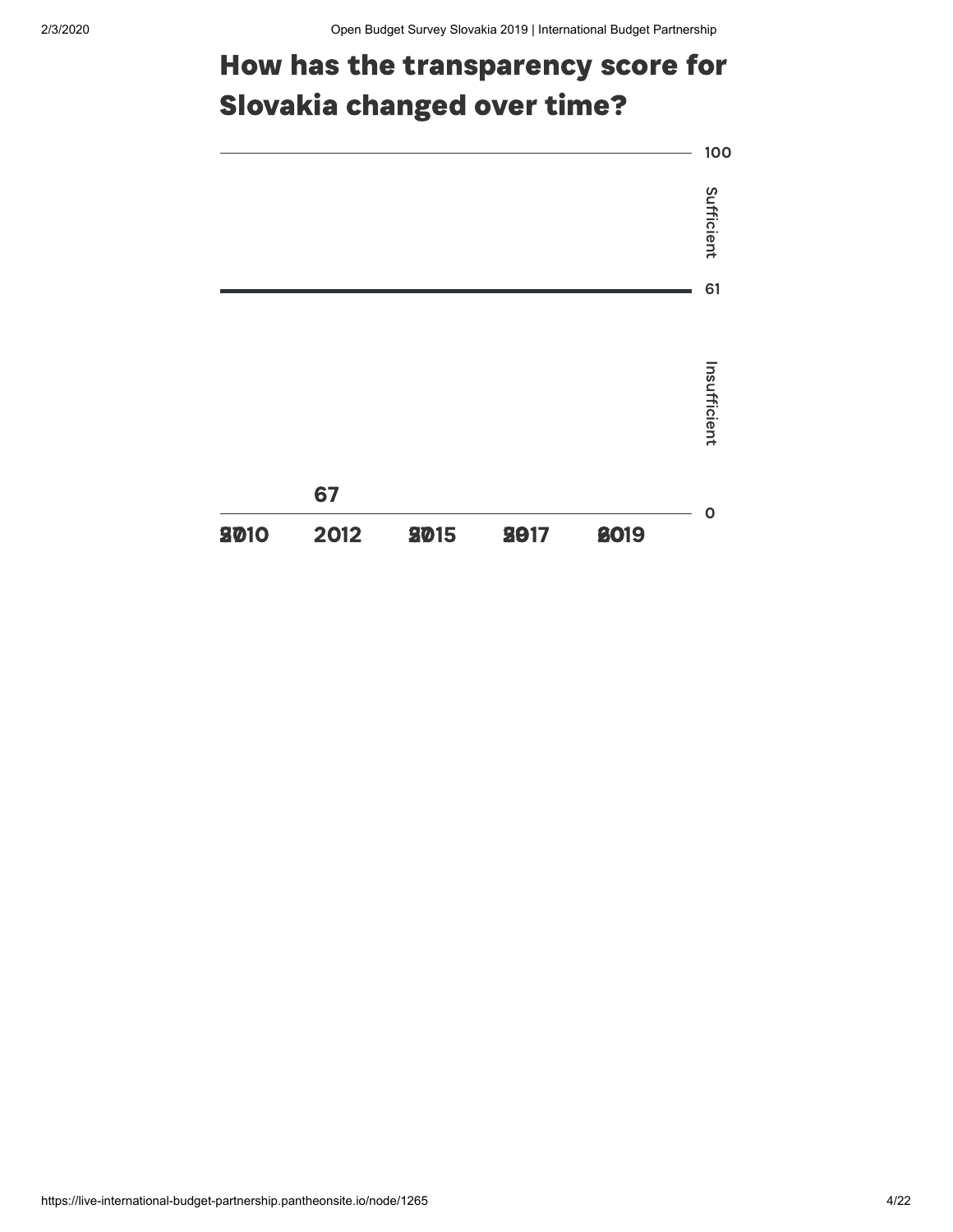#### Public availability of budget documents in Slovakia

- Available to the Public
- Published Late, or Not Published Online, or Produced for Internal Use Only
- **8** Not Produced

| <b>Document</b>                       | 2010 | 2012 2015 2017 |  | 2019 |
|---------------------------------------|------|----------------|--|------|
| Pre-Budget<br><b>Statement</b>        |      |                |  |      |
| <b>Executive's Budget</b><br>Proposal |      |                |  |      |
| <b>Enacted Budget</b>                 |      |                |  |      |
| <b>Citizens Budget</b>                |      |                |  |      |
| <b>In-Year Reports</b>                |      |                |  |      |
| <b>Mid-Year Review</b>                |      |                |  |      |
| <b>Year-End Report</b>                |      |                |  |      |
| <b>Audit Report</b>                   |      |                |  |      |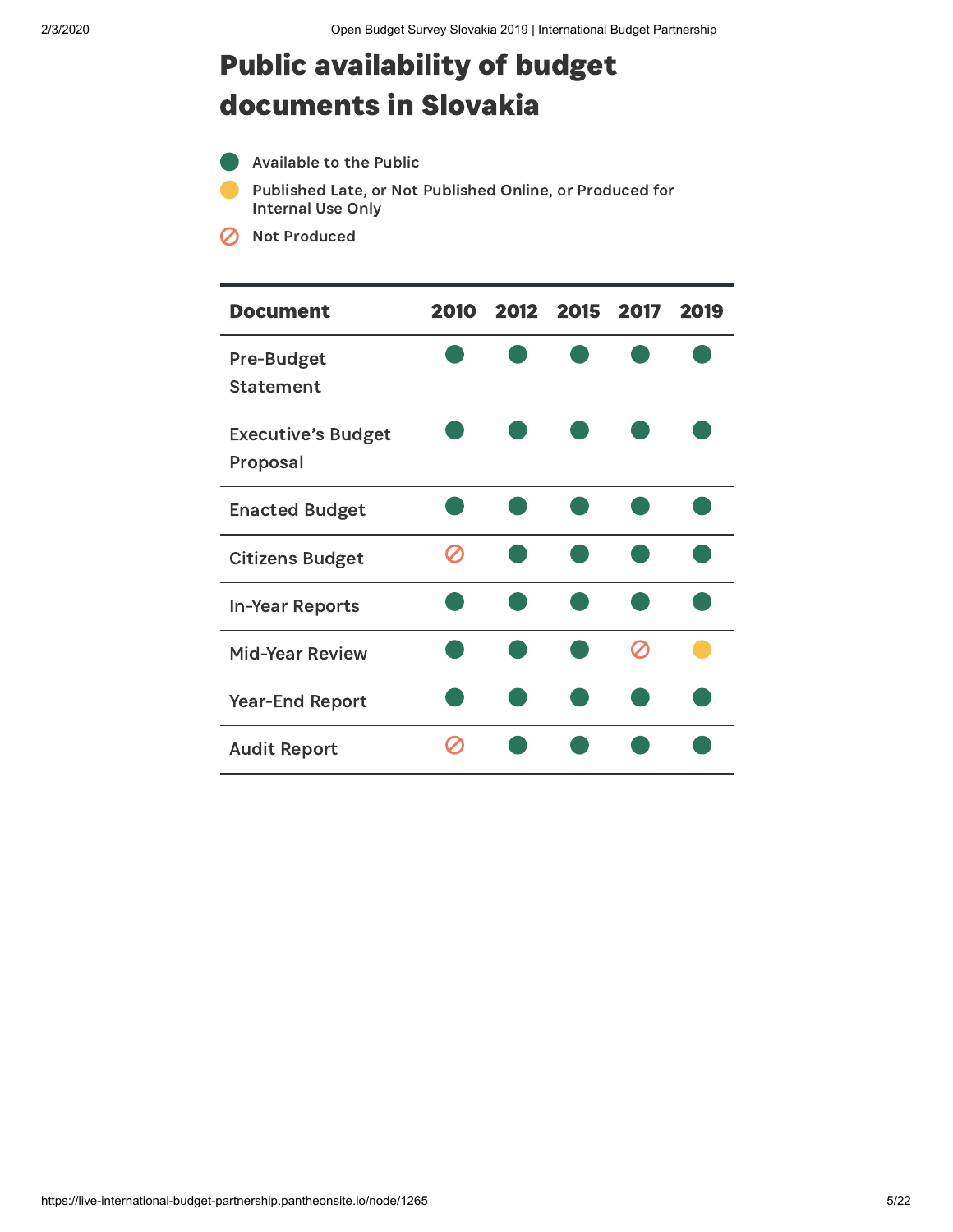### How comprehensive is the content of the key budget documents that Slovakia makes available to the public?

61-100 / 100 41-60 / 100 1-40 / 100

NPA: Not Publicly Available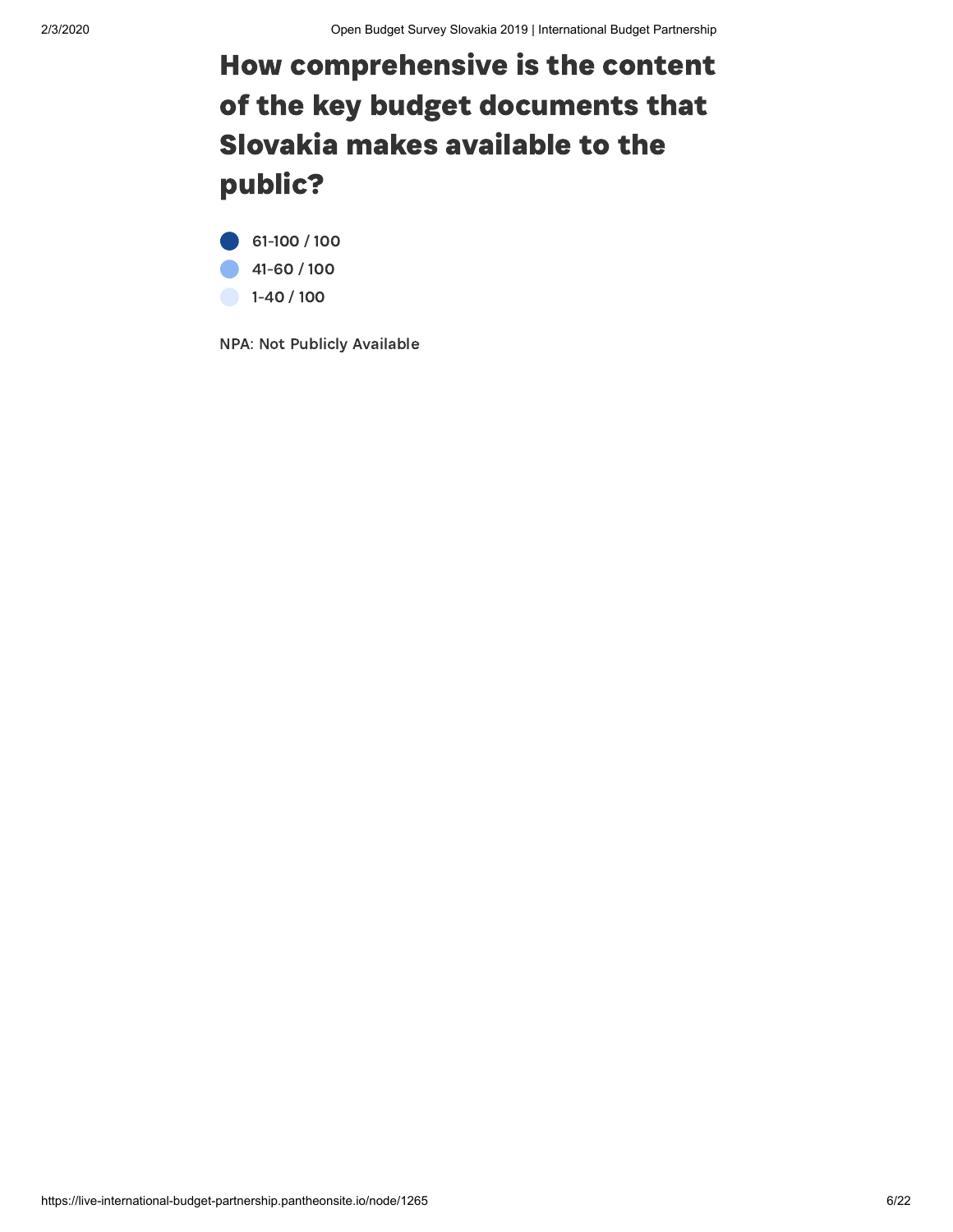| <b>Key</b><br>budget<br>documents     | Document<br>purpose and<br>contents                                                                                                                                                                                                                   | <b>Fiscal</b><br>year<br>assessed<br>in the<br><b>OBS 2019</b> | 2019<br>document<br>content<br>score (out<br>of 100) |
|---------------------------------------|-------------------------------------------------------------------------------------------------------------------------------------------------------------------------------------------------------------------------------------------------------|----------------------------------------------------------------|------------------------------------------------------|
| <b>Pre-Budget</b><br><b>Statement</b> | Discloses the<br>broad<br>parameters of<br>fiscal policies in<br>advance of the<br><b>Executive's</b><br><b>Budget</b><br>Proposal;<br>outlines the<br>government's<br>economic<br>forecast,<br>anticipated<br>revenue,<br>expenditures,<br>and debt. | 2019                                                           | 78                                                   |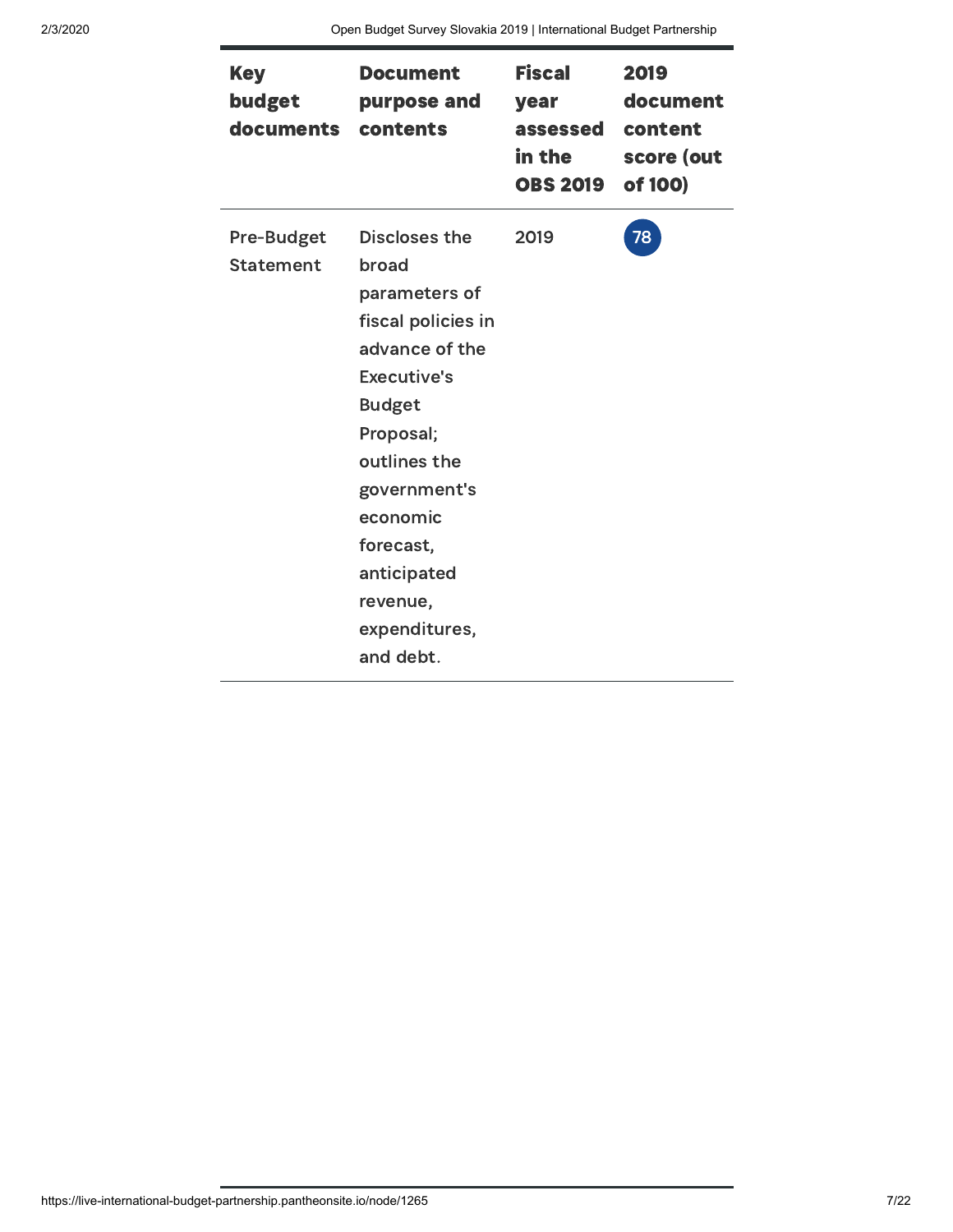| <b>Key</b><br>budget<br>documents        | <b>Document</b><br>purpose and<br>contents                                                                                                                                                                                                                                               | <b>Fiscal</b><br>year<br>assessed<br>in the<br><b>OBS 2019</b> | 2019<br>document<br>content<br>score (out<br>of 100) |
|------------------------------------------|------------------------------------------------------------------------------------------------------------------------------------------------------------------------------------------------------------------------------------------------------------------------------------------|----------------------------------------------------------------|------------------------------------------------------|
| Executive's<br><b>Budget</b><br>Proposal | Submitted by<br>the executive<br>to the<br>legislature for<br>approval;<br>details the<br>sources of<br>revenue, the<br>allocations to<br>ministries,<br>proposed policy<br>changes, and<br>other<br>information<br>important for<br>understanding<br>the country's<br>fiscal situation. | 2019                                                           | 72                                                   |
| <b>Enacted</b><br><b>Budget</b>          | The budget<br>that has been<br>approved by<br>the legislature.                                                                                                                                                                                                                           | 2019                                                           |                                                      |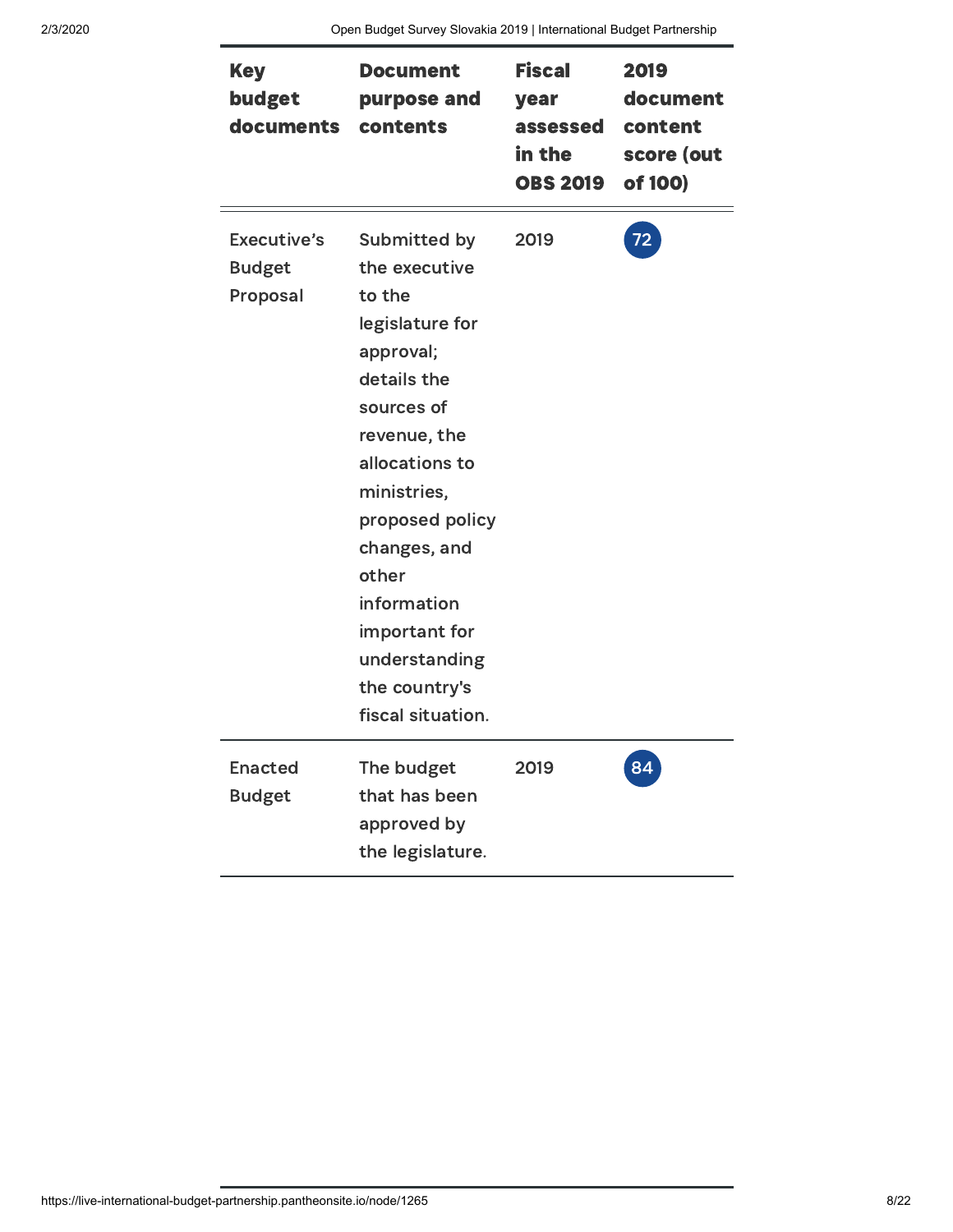| <b>Key</b><br>budget<br>documents | Document<br>purpose and<br>contents                                                                                                                                                                             | <b>Fiscal</b><br>year<br>assessed<br>in the<br><b>OBS 2019</b> | 2019<br>document<br>content<br>score (out<br>of 100) |
|-----------------------------------|-----------------------------------------------------------------------------------------------------------------------------------------------------------------------------------------------------------------|----------------------------------------------------------------|------------------------------------------------------|
| <b>Citizens</b><br><b>Budget</b>  | A simpler and<br>less technical<br>version of the<br>government's<br>Executive's<br><b>Budget</b><br>Proposal or the<br><b>Enacted</b><br>Budget,<br>designed to<br>convey key<br>information to<br>the public. | 2018                                                           | 25                                                   |
| In-Year<br><b>Reports</b>         | Include<br>information on<br>actual revenues<br>collected,<br>actual<br>expenditures<br>made, and debt<br>incurred at<br>different<br>intervals;<br>issued<br>quarterly or<br>monthly                           | 2018                                                           | 48                                                   |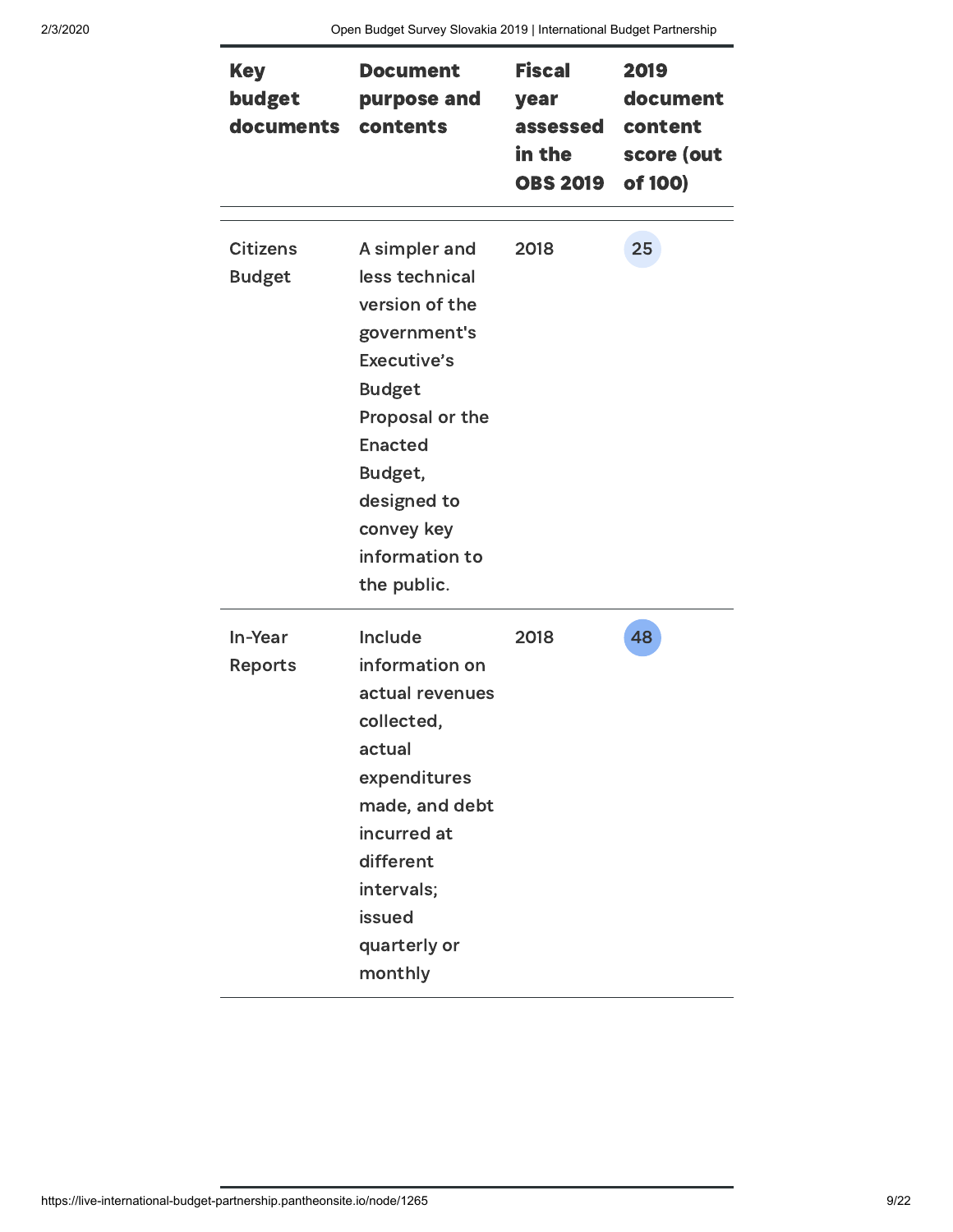| <b>Key</b><br>budget<br>documents | <b>Document</b><br>purpose and<br>contents                                                                                                                                                                                         | <b>Fiscal</b><br>year<br>assessed<br>in the<br><b>OBS 2019</b> | 2019<br>document<br>content<br>score (out<br>of 100) |
|-----------------------------------|------------------------------------------------------------------------------------------------------------------------------------------------------------------------------------------------------------------------------------|----------------------------------------------------------------|------------------------------------------------------|
| Mid-Year<br><b>Review</b>         | A<br>comprehensive<br>update on the<br>implementation<br>of the budget<br>as of the<br>middle of the<br>fiscal year;<br>includes a<br>review of<br>economic<br>assumptions<br>and an updated<br>forecast of<br>budget<br>outcomes. | 2018                                                           | <b>NPA</b>                                           |
| Year-End<br>Report                | <b>Describes the</b><br>situation of the<br>government's<br>accounts at the<br>end of the<br>fiscal year and,<br>ideally, an<br>evaluation of<br>the progress<br>made toward<br>achieving the<br>budget's policy<br>goals.         | 2017                                                           | 62                                                   |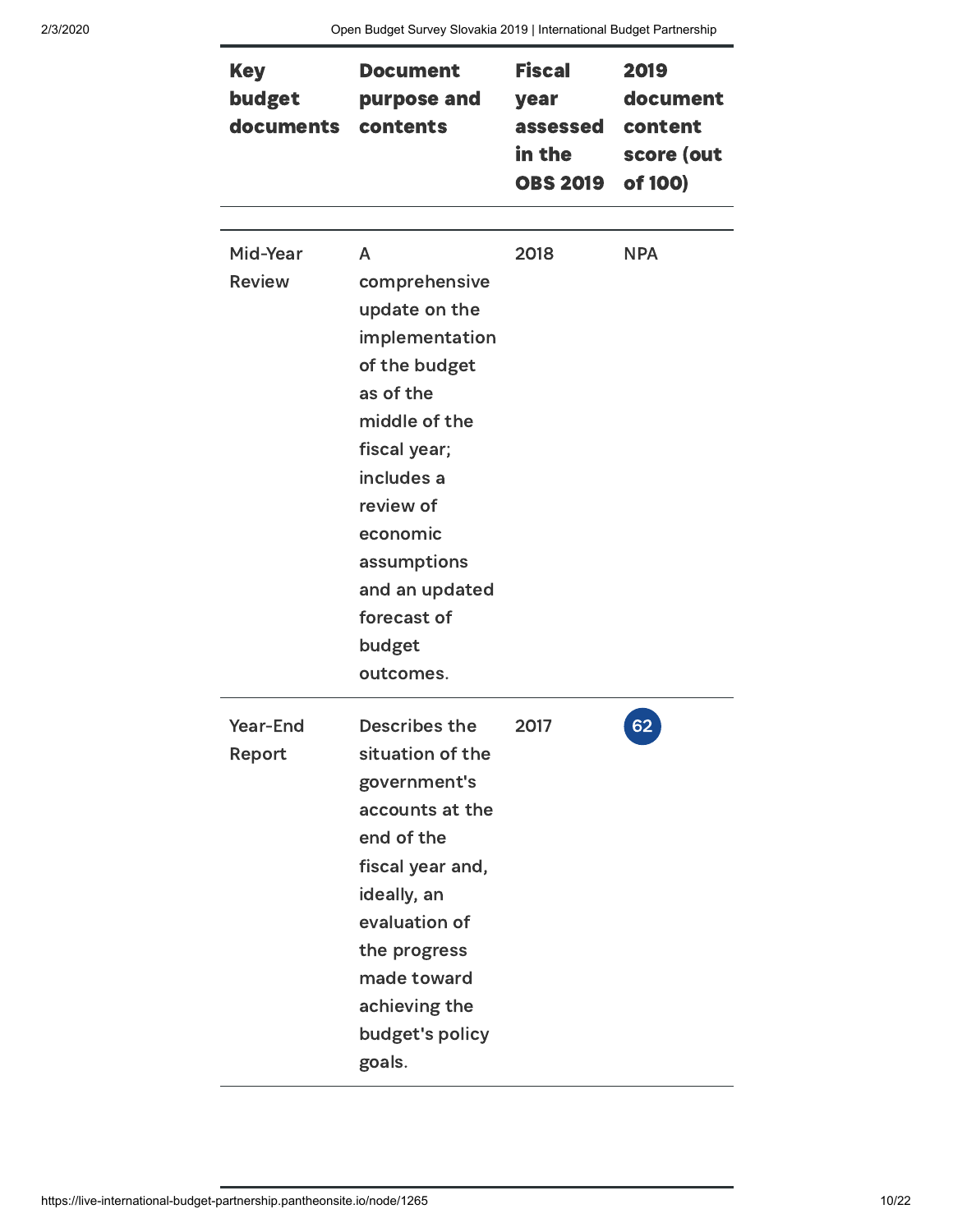| <b>Key</b><br>budget<br>documents | <b>Document</b><br>purpose and<br>contents                                                                                                                          | <b>Fiscal</b><br>year<br>assessed<br>in the<br><b>OBS 2019</b> | 2019<br>document<br>content<br>score (out<br>of 100) |
|-----------------------------------|---------------------------------------------------------------------------------------------------------------------------------------------------------------------|----------------------------------------------------------------|------------------------------------------------------|
|                                   |                                                                                                                                                                     |                                                                |                                                      |
| <b>Audit Report</b>               | Issued by the<br>supreme audit<br>institution, this<br>document<br>examines the<br>soundness and<br>completeness<br>of the<br>government's<br>year-end<br>accounts. | 2017                                                           | 38                                                   |

Slovakia's transparency score of 60 in the 2019 OBS is near its score in 2017.

#### Recommendations

Slovakia should prioritize the following actions to improve budget transparency:

Publishing the Mid-Year Review online in a  $\bullet$ timely manner.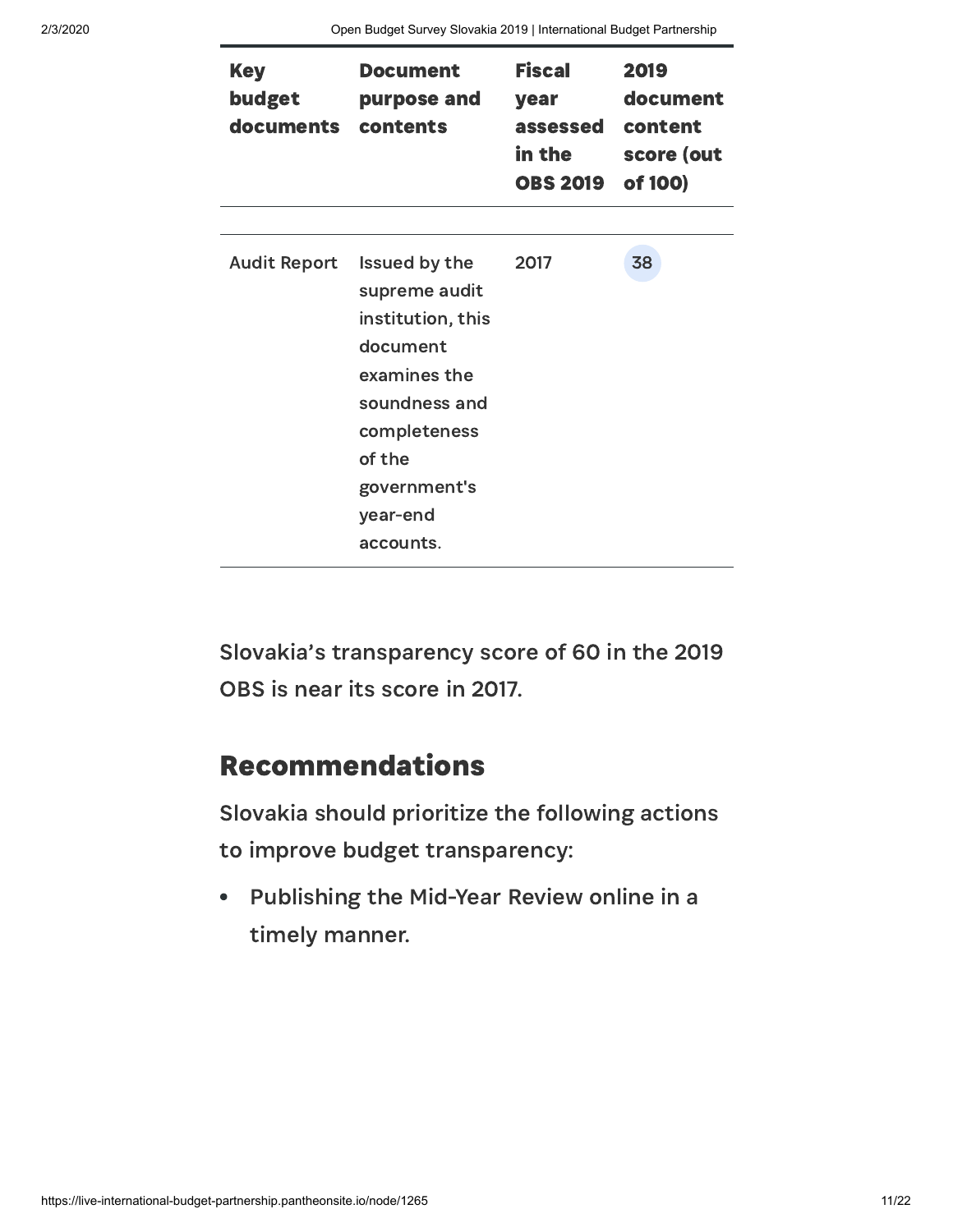- Improving the comprehensiveness of the  $\bullet$ Citizens Budget (CB) by: including information on the main policy initiatives in the budget, as well as the macroeconomic forecast upon which the budget is based; distributing the CB via additional means of dissemination; establishing mechanisms to identify the public's requirements for budget information in the CB; and publishing CBs for additional stages of the budget process.
- Improving the comprehensiveness of the Audit Report by auditing greater percentages of expenditures and extrabudgetary funds within the mandate of the Supreme Audit Office, and including an executive summary in the Report. In addition, the executive should report publicly on steps it has taken to address audit findings, and either the Supreme Audit Office or the National Council should release a report tracking actions taken by the executive to respond to audit recommendations.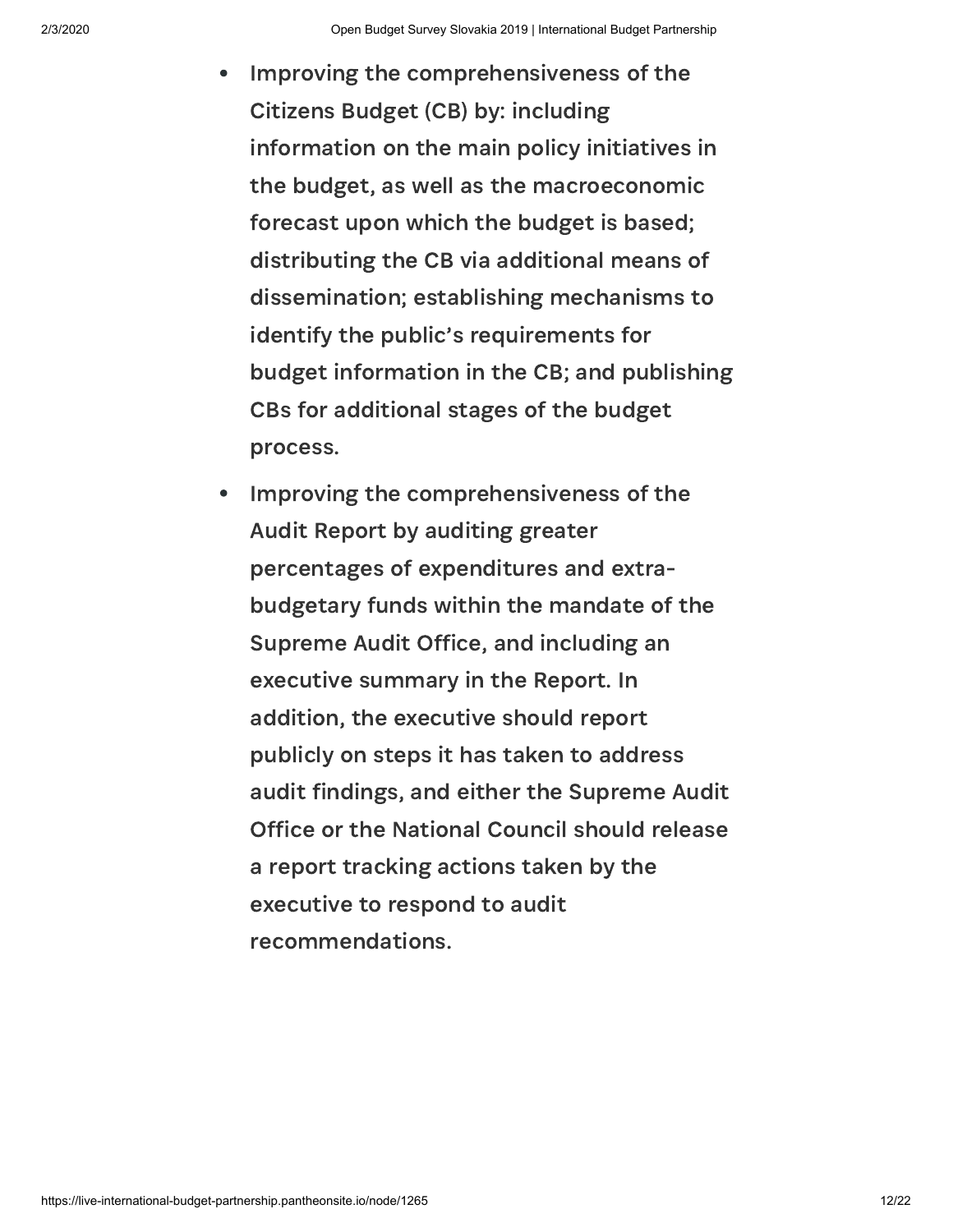

## <span id="page-12-0"></span>Public Participation

Transparency alone is insufficient for improving governance. Inclusive public participation is crucial for realizing the positive outcomes associated with greater budget transparency.

The OBS also assesses the formal opportunities offered to the public for meaningful participation in the different stages of the budget process. It examines the practices of the central government's executive, the legislature, and the supreme audit institution (SAI) using 18 equally weighted indicators, aligned with the Global Initiative for Fiscal [Transparency's](http://www.fiscaltransparency.net/pp_principles/) Principles of Public Participation in Fiscal Policy, and scores each country on a scale from 0 to 100.

Slovakia has a public participation score of 11 (out of 100).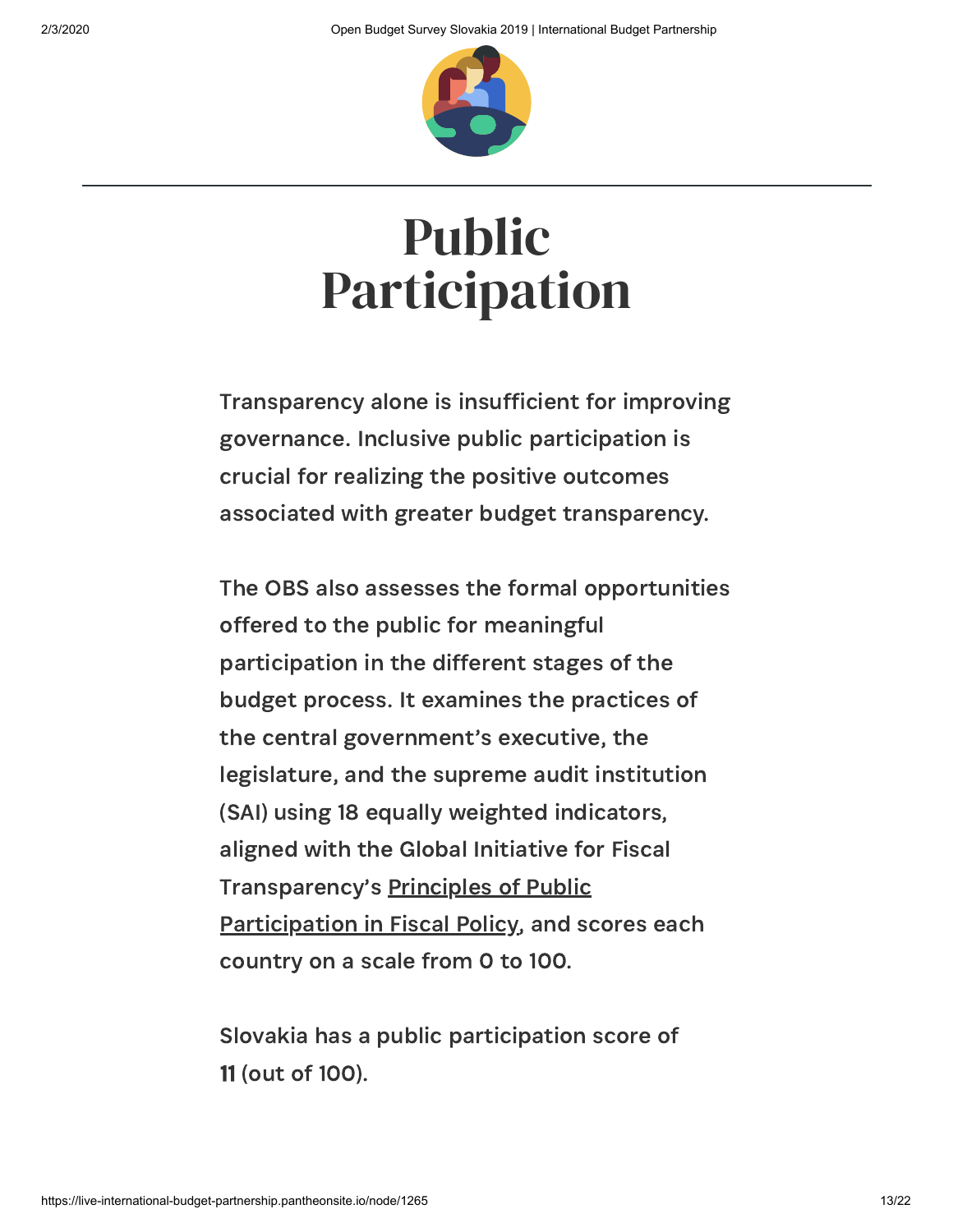## Public participation in Slovakia compared to others

| <b>Global average</b> |                       |    |            | 14                      |             |     |
|-----------------------|-----------------------|----|------------|-------------------------|-------------|-----|
| <b>OECD average</b>   |                       |    |            | 27                      |             |     |
| <b>Ukraine</b>        |                       |    |            | 33                      |             |     |
| <b>Bulgaria</b>       |                       |    |            | 26                      |             |     |
| <b>Poland</b>         |                       |    |            | 24                      |             |     |
| <b>Slovakia</b>       |                       |    |            | 11                      |             |     |
|                       | <b>Czech Republic</b> |    |            | 11                      | $\mathbf O$ | 100 |
| <b>Hungary</b>        |                       |    |            | 4                       |             |     |
| <b>Moldova</b>        |                       |    |            | 4                       |             |     |
| <b>Romania</b>        |                       |    |            | $\overline{\mathbf{2}}$ |             |     |
| $\mathbf{o}$          | Insufficient          | 61 | Sufficient | 100                     |             |     |

For more information about good public participation practices from around the world, please see: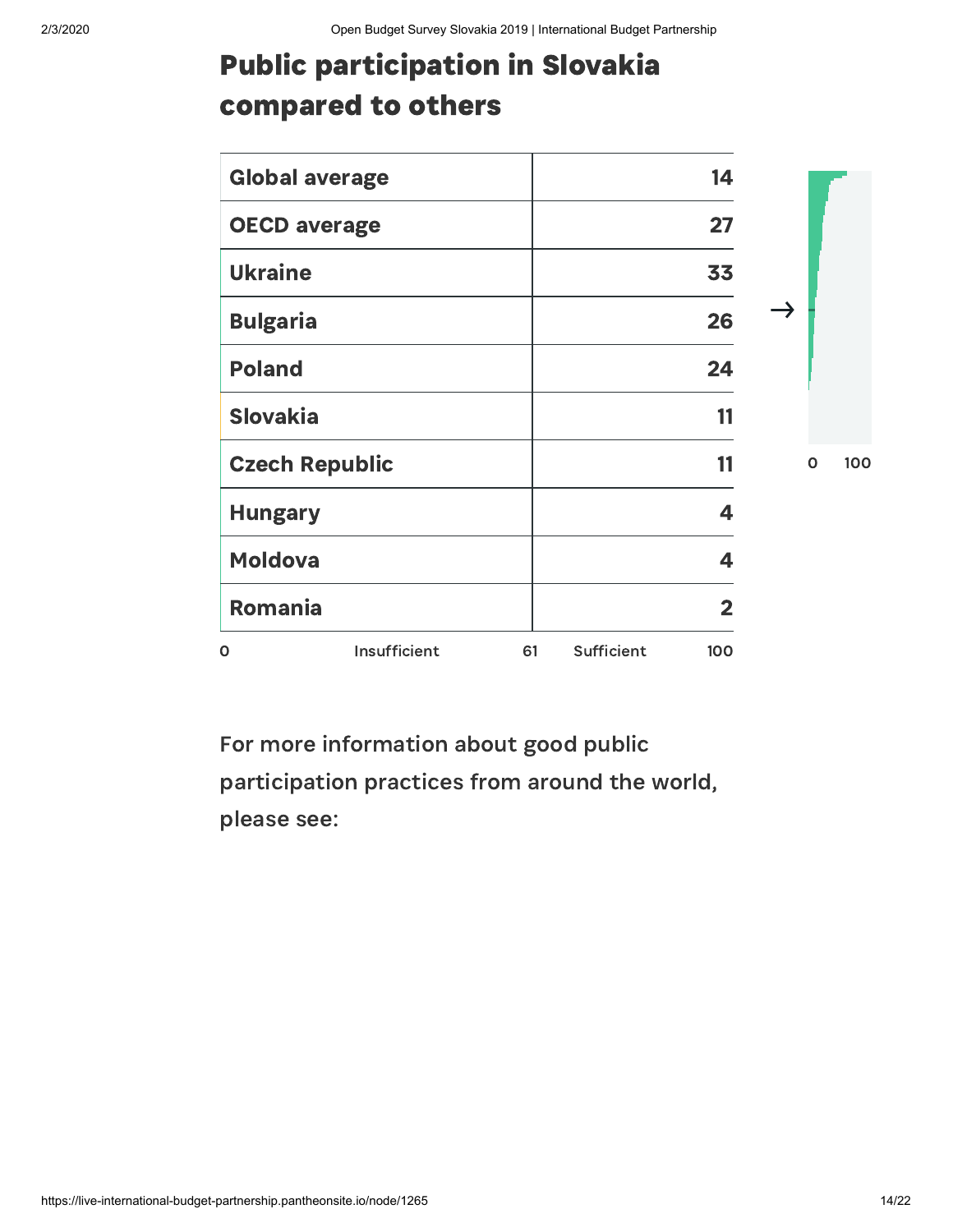## Extent of opportunities for public participation in the budget process



#### Recommendations

To further strengthen public participation in the budget process, Slovakia's Ministry of Finance should prioritize the following actions:

- Pilot mechanisms to engage the public  $\bullet$ during budget formulation and to monitor budget implementation.
- Actively engage with vulnerable and underrepresented communities, directly or through civil society organizations representing them.

Slovakia's National Council has established public hearings related to the approval of the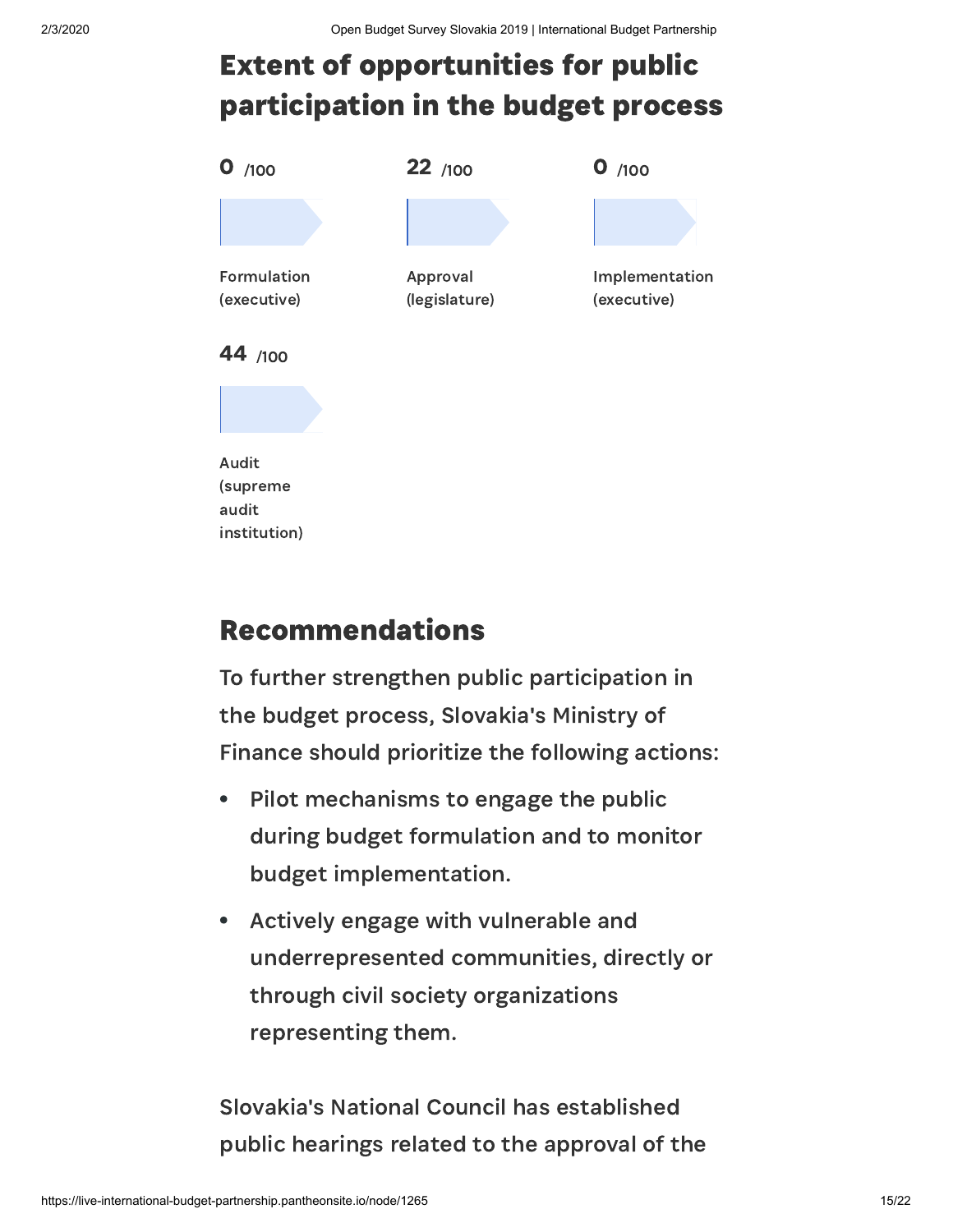annual budget, but should also prioritize the following actions:

- Allow any member of the public or any civil  $\bullet$ society organization to testify during its hearings on the budget proposal prior to its approval.
- Allow members of the public or civil society organizations to testify during its hearings on the Audit Report.

Slovakia's Supreme Audit Office has established mechanisms to assist the supreme audit institution in developing its audit program. It should prioritize the following actions to improve public participation in the budget process:

<span id="page-15-0"></span>Establish formal mechanisms for the public to contribute to relevant audit investigations.



# Budget Oversight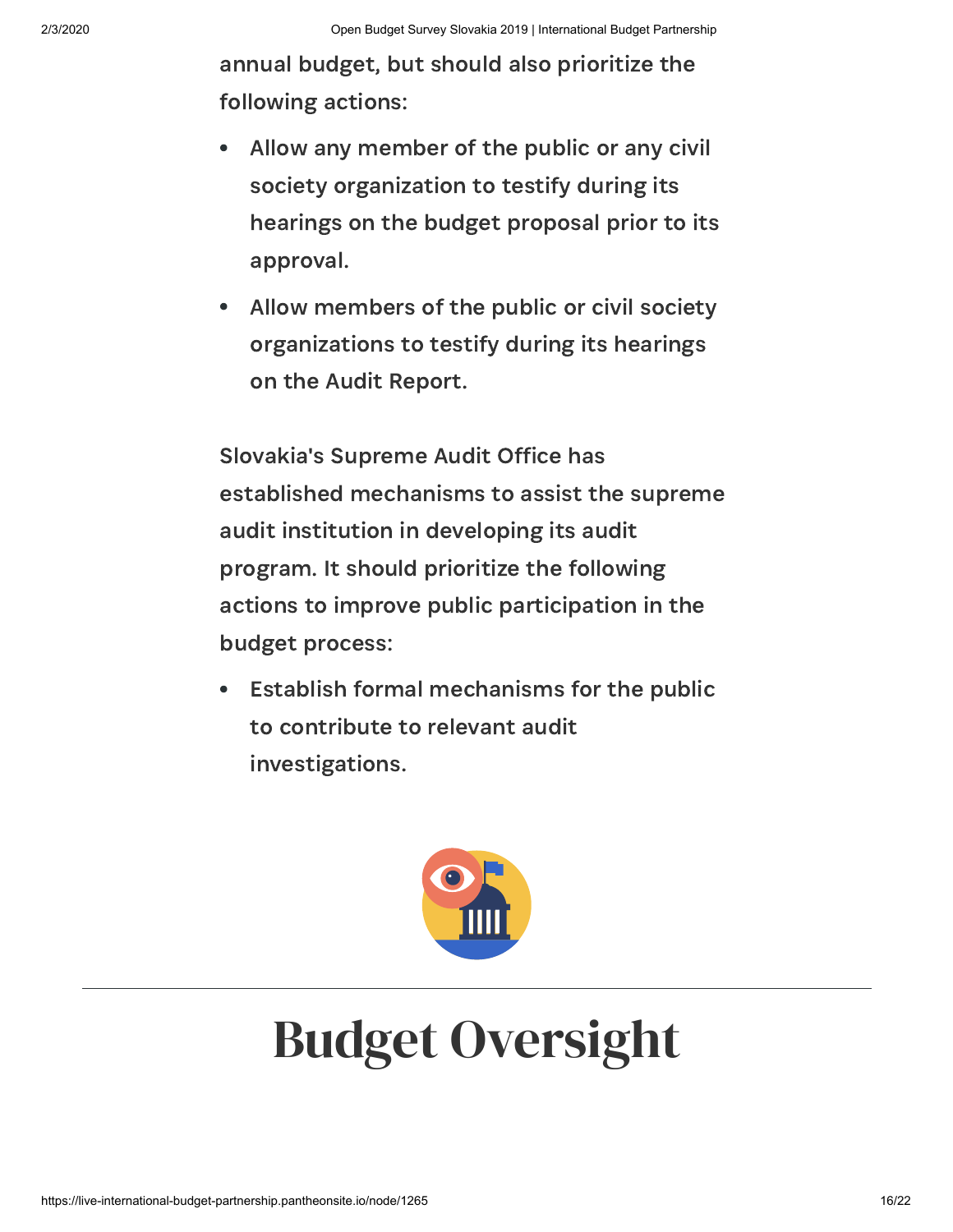The OBS also examines the role that legislatures and supreme audit institutions (SAIs) play in the budget process and the extent to which they provide effective oversight; each country is scored on a scale from 0 to 100 based on 18 equally weighted indicators. In addition, the survey collects supplementary information on independent fiscal institutions (see Box).

The legislature and supreme audit institution in Slovakia, together, provide limited oversight during the budget process, with a composite oversight score of 52 (out of 100). Taken individually, the extent of each institution's oversight is shown below:



#### Audit oversight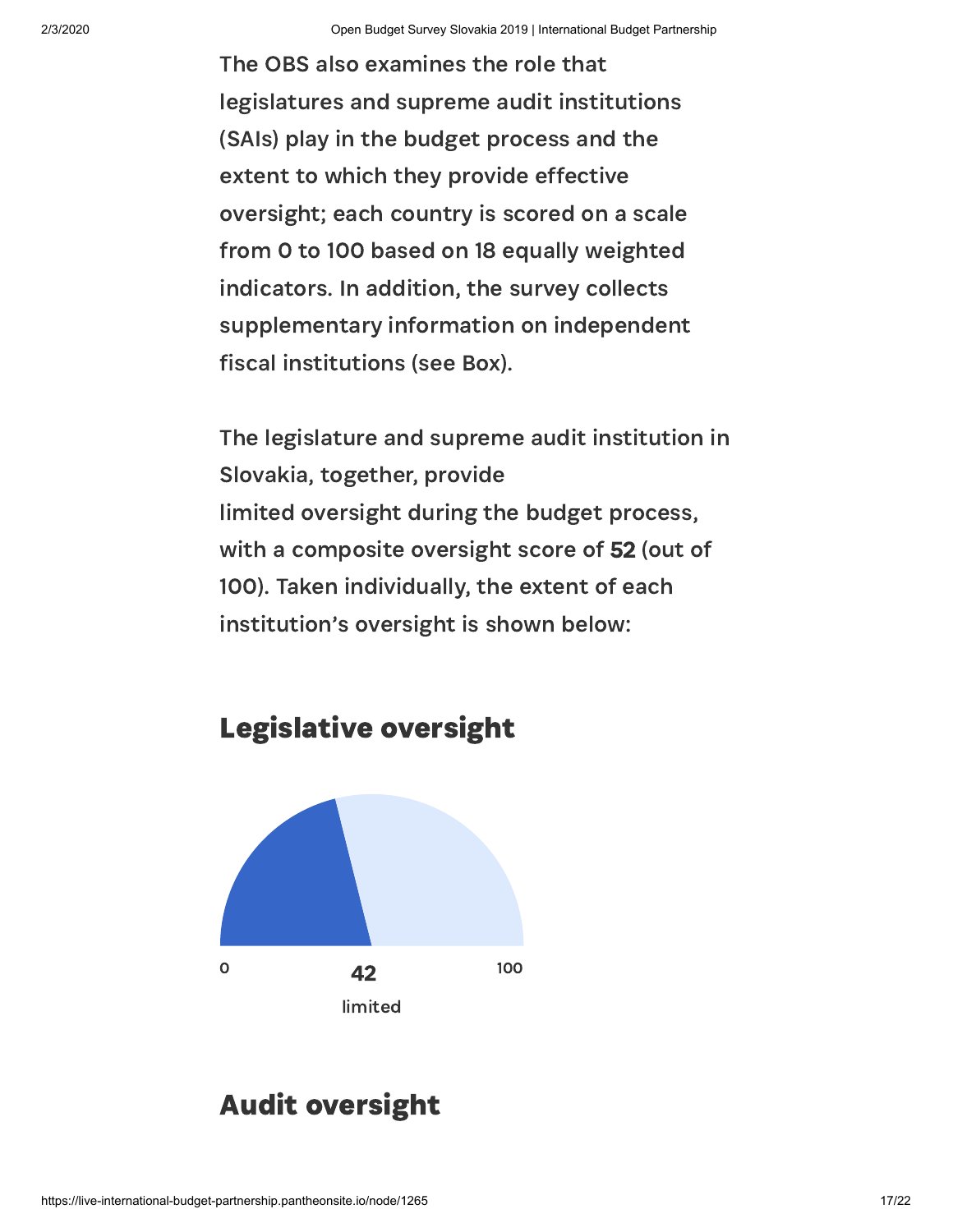

#### Recommendations

Slovakia's National Council provides adequate oversight during the planning stage of the budget cycle and weak oversight during the implementation stage. To make its oversight more effective, it should prioritize the following actions:

- A legislative committee should examine inyear budget implementation and publish reports with their findings online.
- A legislative committee should examine the Audit Report and publish a report with their findings online.

To strengthen its independence and make budget oversight more effective, Slovakia's Supreme Audit Office should:

Ensure audit processes are reviewed by an independent agency.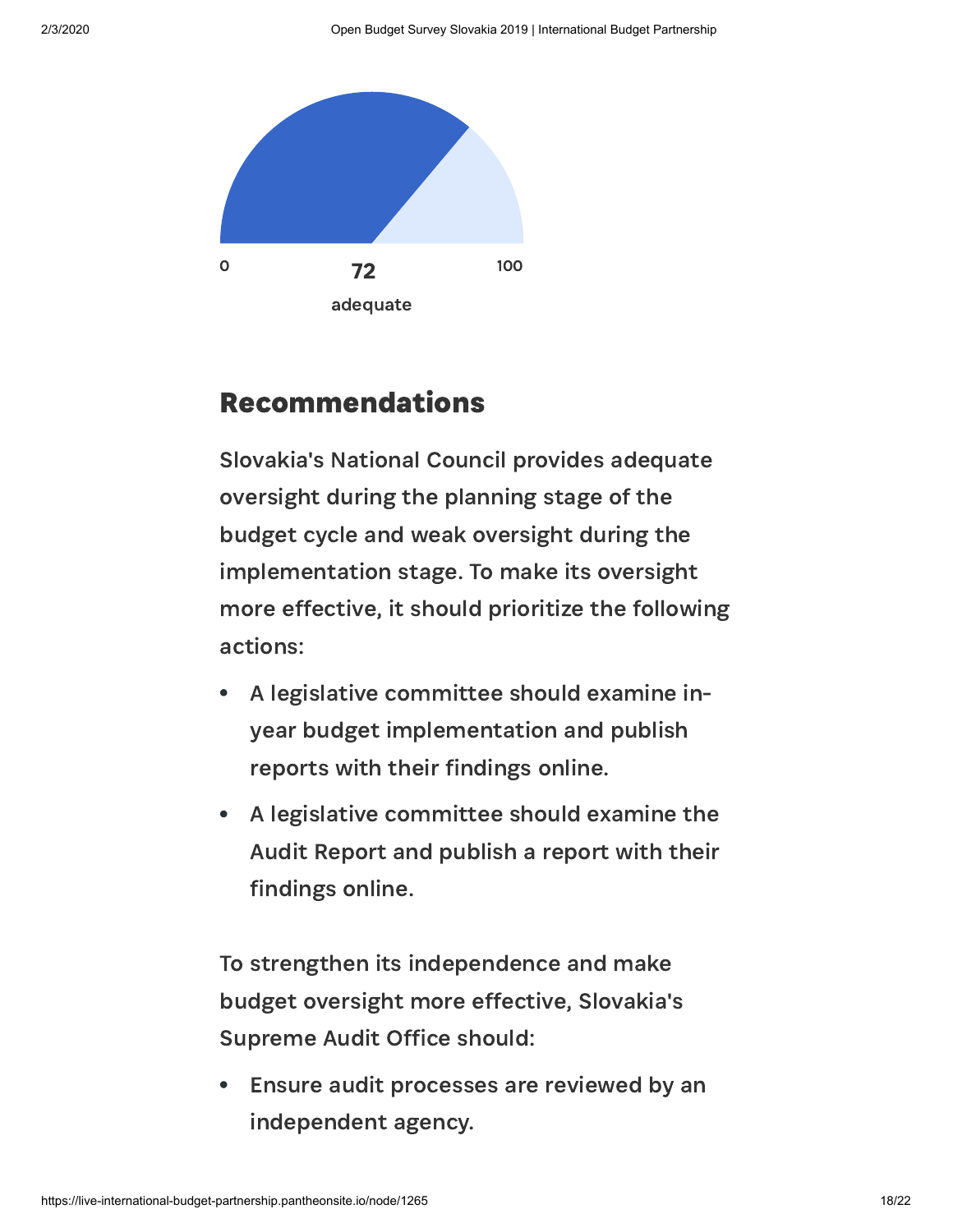### The emerging practice of establishing independent fiscal institutions

NOTE: These indicators are \*not\* scored in the Open Budget Survey

Slovakia's independent fiscal institution (IFI) is the Council for Budget Responsibility (CBR). Its independence is set in law, and it reports to the executive. It publishes its own macroeconomic and fiscal forecasts, and its own cost estimates of major new policy proposals.

## Methodology

- Only documents published and events,  $\bullet$ activities, or developments that took place through 31 December 2018 were assessed in the OBS 2019.
- The survey is based on a questionnaire  $\bullet$ completed in each country by an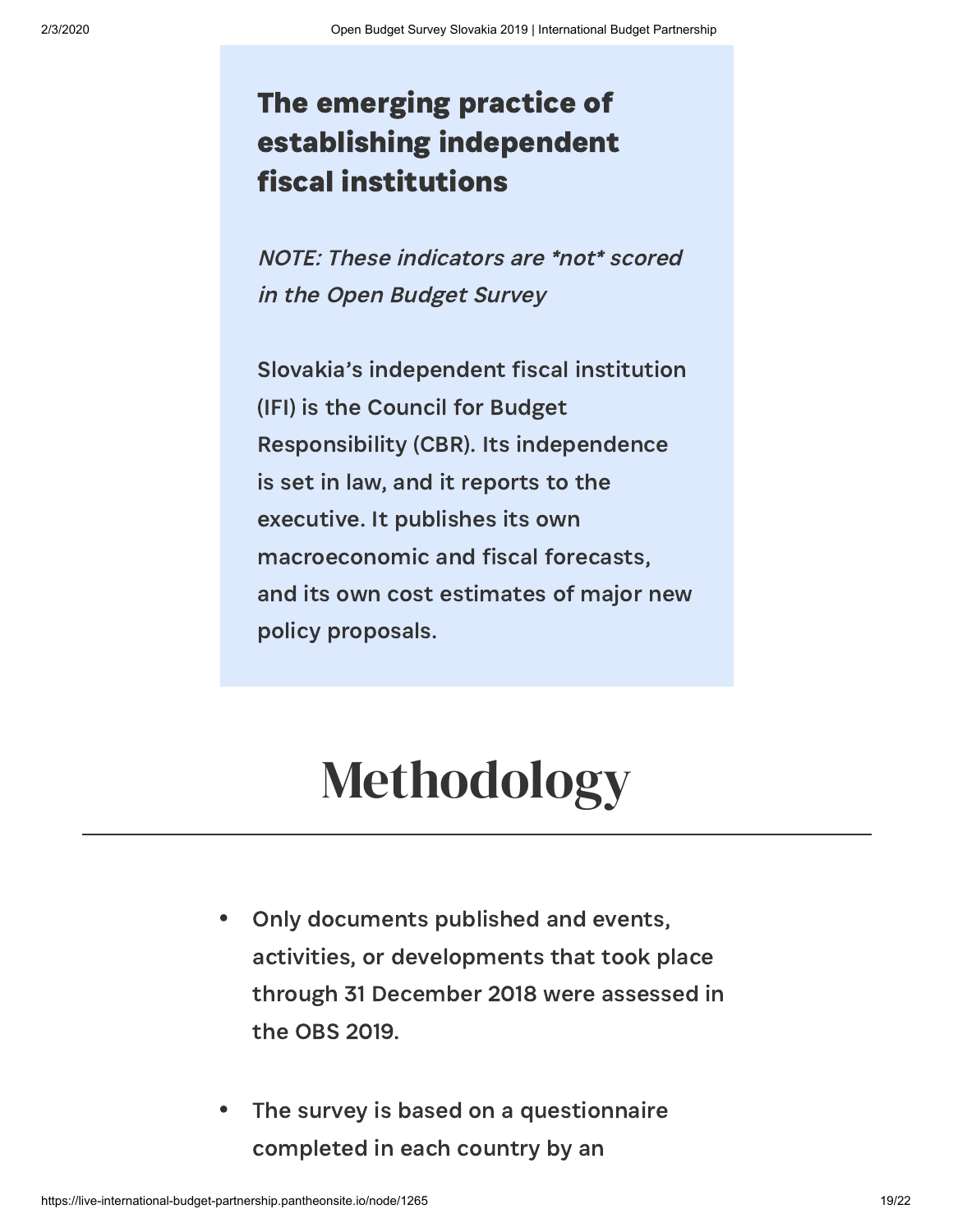independent budget expert: František Palko; Marián Kováč Economic Policy Institute Kresankova 8 841 05 Bratislava Slovak Republic fpalko@ihp.sk; mkovac@ihp.sk

- Only documents published and events,  $\bullet$ activities, or developments that took place through 31 December 2018 were assessed in the OBS 2019.
- $\bullet$ The survey is based on a questionnaire completed in each country by an independent budget expert: František Palko; Marián Kováč Economic Policy Institute Kresankova 8 841 05 Bratislava Slovak Republic fpalko@ihp.sk; mkovac@ihp.sk
- To further strengthen the research, each  $\bullet$ country's draft questionnaire is also reviewed by an anonymous independent expert, as well as a representative of the Ministry of Finance.

Visit [www.openbudgetsurvey.org](https://openbudgetsurvey.org/) for more information, including the full OBS methodology, the 2019 Global Report, findings